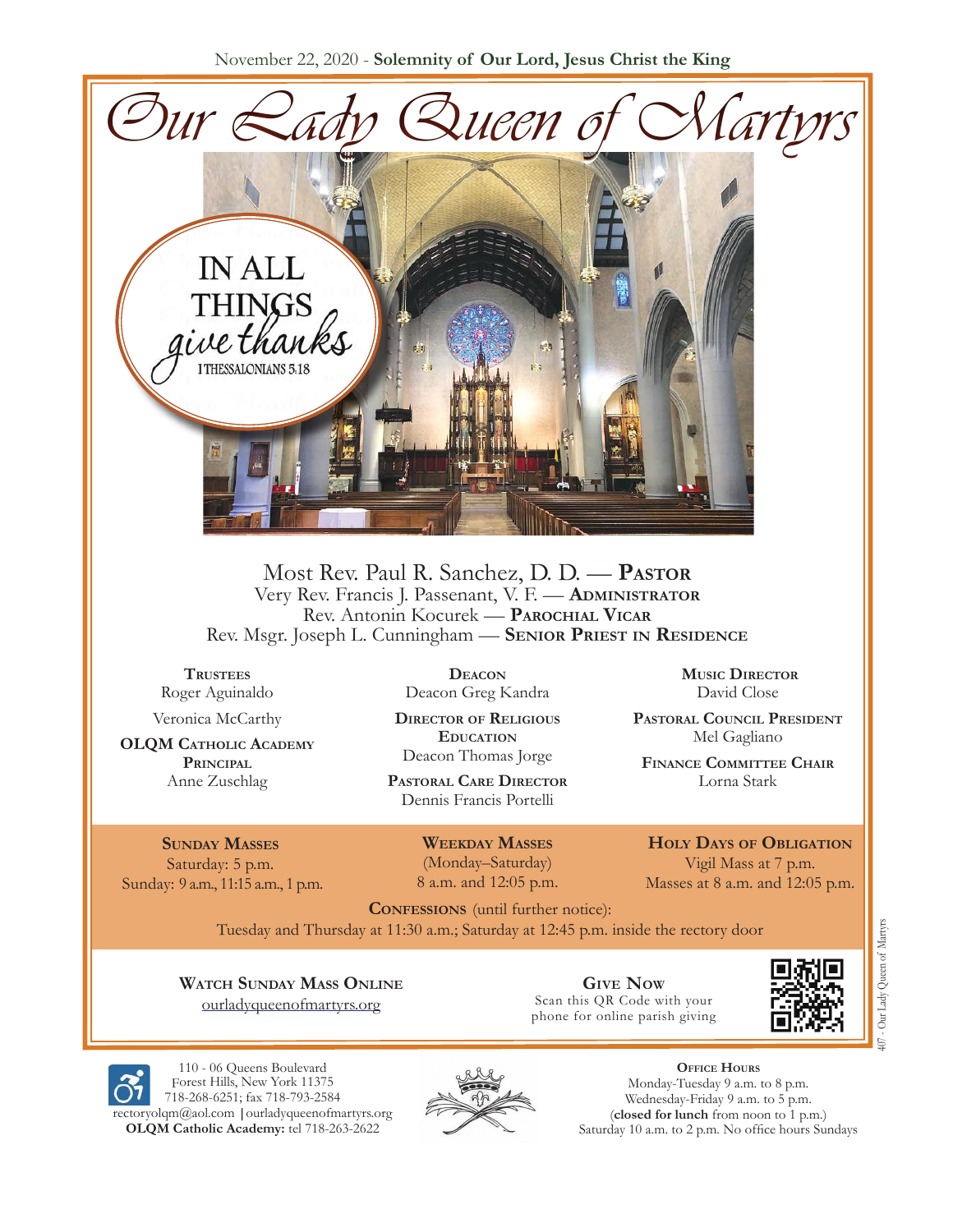## **Masses for the Week**

*Saturday, November 21* **Presentation of the Blessed Virgin Mary 8 a.m.** Peggy MacBride **12:05 p.m.** Maria Oliva **5 p.m.** Annide Telemaque

*Sunday, November 22* Parishioners of Our Lady Queen of Martyrs

> *Monday, November 23* **Saint Clement I Saint Columban Blessed Miguel Agustin Pro 8 a.m.** Edward Jacobsen **12:05 p.m.** Paul Furro

> > *Tuesday, November 24*

**Saint Andrew Dung-Lac 8 a.m.** Agustin Cruz **12:05 p.m.** Consuelo Cruz [anniversary]

#### *Wednesday, November 25*

**Saint Catherine of Alexandria 8 a.m.** Charles R. Basedow **12:05 p.m.** Karen Collo [living]

*Thursday, November 26*

**Thanksgiving Day Mass at 10 a.m.** 

This will be the ONLY Mass celebrated this day Bring Canned Foods for Deanery Pantries

> *Friday, November 27* **8 a.m.** Giuseppe Fonti **12:05 p.m.** Emilia Soriano

*Saturday, November 28* **8 a.m.** Roberto Londono **12:05 p.m.** Giuseppina and Antonino Sciacca **5 p.m.** Richard Mohr

# **Remember Our Sick**

Blanche Aeppli, George Ang, Melanie Ang, Alexander Berardino, Peter Berardino, James Cardone, Jeffrey Carrasquillo, Lily Pe Chua, Shaina Brennan Clemente, Tracy Cuva, Norman Doucette, Carol Drew-Dwyer, Baby Luka Dudashvili, Estrela Feliciano, Pat Gmerek, Sandy Imperante, Victor Kun, Dr. Ajay Lodha, Nancy Martin, Liz Maryon, Marina Mavasheva, Artur Mavashev, Louie Mavashev, John Nikol, Connie Panella, Maureen Piatt, Bonnie Post, Dennis Roberts, Gloria Rodriguez, Andy Sanchez, Dr. Anthony Sarro, Scaturro family, Robert Sorsaia, Frank Soriente, Nick Spaventa, Fr. Radu Titonea, Maria Viesta, Teresa Wong, Brittany Zaita—**and all parishioners currently in nursing homes, hospitals or confined to their homes**

Because of space constraints we must periodically update our sick list. Names will be removed after three (3) months, unless our office is notified. Thank you for understanding.

# **Main Events of the Week**

*Sunday, November 22* **10 a.m.,** *Zoom:* **Bible Study online meeting** 

**4 p.m.,** *Zoom:* **Forest Hills Interfaith Thanksgiving Service**  *(see p. 3 for information)*

*Tuesday, November 24* **11:30 a.m.,** *rectory vestibule:* **Confessions (Please wear a face mask when visiting the rectory)**

**6:30 p.m.,** *Zoom:* **'Through the Word' faith-sharing group**

*Wednesday, November 25* **Religious Education Thanksgiving Break Zoom instruction resumes next week**

*Thursday, November 26* **10 a.m.,** *church:* **Thanksgiving Day Mass**  Only Mass of the day.

Church closes after Mass. No Confessions. Canned good donations can be left at the St. Joseph Altar.



*Saturday, November 28* **1 p.m.,** *Zoom:* **Single Adults Group meeting** 

#### **Until Further Notice**

**Weekday Masses:** Use the church ramp entrance/exit at Queens Boulevard for the 8 a.m. and 12:05 p.m. Mass (Mon-Sat). Following each Mass the church will be closed.

PRIVATE PRAYER: For private prayer time or to light a candle, the church vestibule is open weekdays and Sunday; vestibule entrance is at Ascan Avenue.

# **Remember Our Deceased**

Jose Asca Rev. Patrick J. Diffley Frank Gomez

George Kuzma Nellie Vega

#### **We pray for the men and women of our Armed Forces serving in the U.S. and abroad**

Eric Böhm, Sergio Borrero, Thaddeus Buenaventura, Ricardo Cantillo, Bobby DiTroia, Armando Fellin, Andrew Gonzalez, A. Jay James, William (Will) Klos, Michael Le Floch, Louis Mannino, Jean-Marc Moïse, Brian Quinn, Justin Pabse, Adam Rearick, Rodney Ross, McNeely Royal, Victoria Tissler-Bacca, Charles Torres, Jose J. Vaz, Mollie Rae Whitley, William Youssef, Phillip Whitley, Jeff Zabala. **Please pray for all who risk their lives for our safety, including police, fire, corrections, and military**  $\frac{55}{6}$  **<b>personnel. lives for our safety, including police, fire, corrections, and military personnel.**

WELCOME! If a disability makes it difficult for you to fully participate at Mass or other activities of our parish, contact our **Parish Advocate for Persons with Disabilities**, Karen Mongiello, at [disabilities.olqm@gmail.com](mailto:disabilities.olqm@gmail.com), to make your special needs known.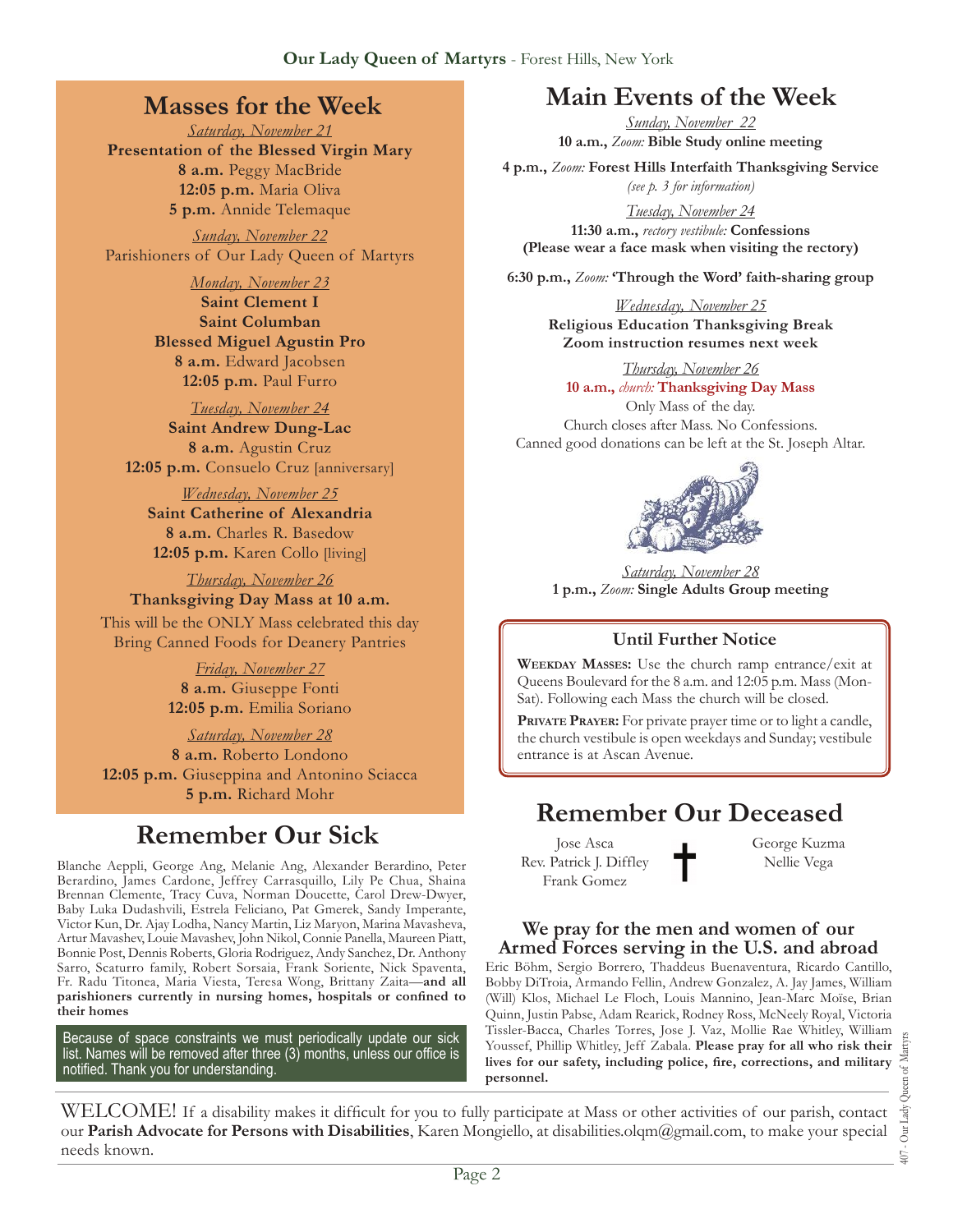#### **This Week's Reflection from Catholic Social Teaching**

#### **Pope Francis on Care for Our Common Home**

*From your dwelling you water the hills; earth drinks its fill of your gift. (Psalm 104)*

**REFLECT**: "The Lord was able to invite others to be attentive to the beauty that there is in the world because he himself was in constant touch with nature, lending it an attention full of fondness and wonder. As he made his way throughout the land, he often stopped to contemplate the beauty sown by his Father, and invited his disciples to perceive a divine message in things: 'Lift up your eyes, and see how the fields are already white for harvest' (Jn 4:35). 'The kingdom of God is like a grain of mustard seed which a man took and sowed in his field; it is the smallest of all seeds, but once it has grown, it is the greatest of plants' (Mt 13:31-32). . . .

"When we speak of the 'environment,' what we really mean is a relationship existing between nature and the society which lives in it. Nature cannot be regarded as something separate from ourselves or as a mere setting in which we live. We are part of nature, included in it and thus in constant interaction with it. Recognizing the reasons why a given area is polluted requires a study of the workings of society, its economy, its behavior patterns, and the ways it grasps reality. Given the scale of change, it is no longer possible to find a specific, discrete answer for each part of the problem. It is essential to seek comprehensive solutions which consider the interactions within natural systems themselves and with social systems. We are faced not with two separate crises, one environmental and the other social, but rather with one complex crisis which is both social and environmental. Strategies for a solution demand an integrated approach to combating poverty, restoring dignity to the excluded, and at the same time protecting nature." (Laudato Si)

**ACT**: Support, along with Pope Francis, ecological initiatives such as "Laudato Tree" [\(https://bit.ly/3levIYl\)](https://bit.ly/3levIYl) and the Great Green Wall of Africa movement [\(https://bit.ly/3cZBRVB](https://bit.ly/3cZBRVB)).

**LEARN**: Read Pope Francis's encyclical on care for our common home, Laudato Si (full text available at [https://bit.](https://bit.ly/3iciMQO) [ly/3iciMQO](https://bit.ly/3iciMQO)). Watch him praise the Laudato Tree Initiative in his May 10, 2020 Regina Caeli as "these young people" work towards the Great Green Wall project for Africa [\(https://bit.](https://bit.ly/3ipDTiM) [ly/3ipDTiM\)](https://bit.ly/3ipDTiM).

*To learn more about the legislative issues that impact us as Catholics and how you can express your opinions to our elected officials, we encourage you to sign up for "Action Alerts" from the New York State Catholic Conference: [www.nyscatholic.org/nys-catholic-conference](https://www.nyscatholic.org/nys-catholic-conference-action-center)[action-center](https://www.nyscatholic.org/nys-catholic-conference-action-center).* 

## **Order of Mass**

**Solemnity of Christ the King**

**Entrance** *Missal #311—*"Table of Plenty"

**First Reading***—Ezekiel 34:11-12, 15-17* 

**Responsorial Psalm** *The Lord is my shepherd; there is nothing I shall want.*

**Second Reading***-—1 Corinthians 15:20-26, 28*

**Gospel***—Matthew 25:31-46* 

**Homily**

**Offertory**

*Missal #373—*"Here I Am Lord"

**Communion** *Missal #335—*"Eat This Bread"

**Closing Hymn**

*Missal #723—*"To Jesus Christ, Our Sovereign King" *Communion is distributed during exit* 

**Watch Sunday Mass Online** 

Video recording of the Sunday Mass at OLQM is viewable at **[ourladyqueenofmartyrs.org](https://ourladyqueenofmartyrs.org)**

**Watch Daily Mass Online**  Livestreamed from Co-Cathedral of St. Joseph at **[netny.tv/masses](https://netny.tv/masses/)**

#### **Second Collections**

›› Today's second collection is for St. Vincent de Paul. There is also an envelope for the Catholic Campaign for Human Development. ›› Sunday, November 29, there are second collections for the parish Pastoral Care program and Christmas flowers.

›› Use the blue envelope at any time to contribute to the Parish Endowment Fund. To contribute through our Parish Giving portal online, select Blue Envelope from the pull-down menu: [ourladyqueenofmartyrs.org/blue-envelope](https://ourladyqueenofmartyrs.org/blue-envelope/)

›› For [online Parish Giving](https://ourladyqueenofmartyrs.org/parish-giving/) technical support, call 866-307-7140, Monday through Friday, 8:30 a.m. to 4:30 p.m.

# **TODAY November 22 4PM on Zoom Annual Forest Hills Interfaith Thanksgiving**

Link to connect to Zoom at:

[ourladyqueenofmartyrs.org/interfaith](https://ourladyqueenofmartyrs.org/interfaith-thanksgiving-2020-on-zoom/)[thanksgiving-2020-on-zoom](https://ourladyqueenofmartyrs.org/interfaith-thanksgiving-2020-on-zoom/)

**ALL ARE WELCOME!**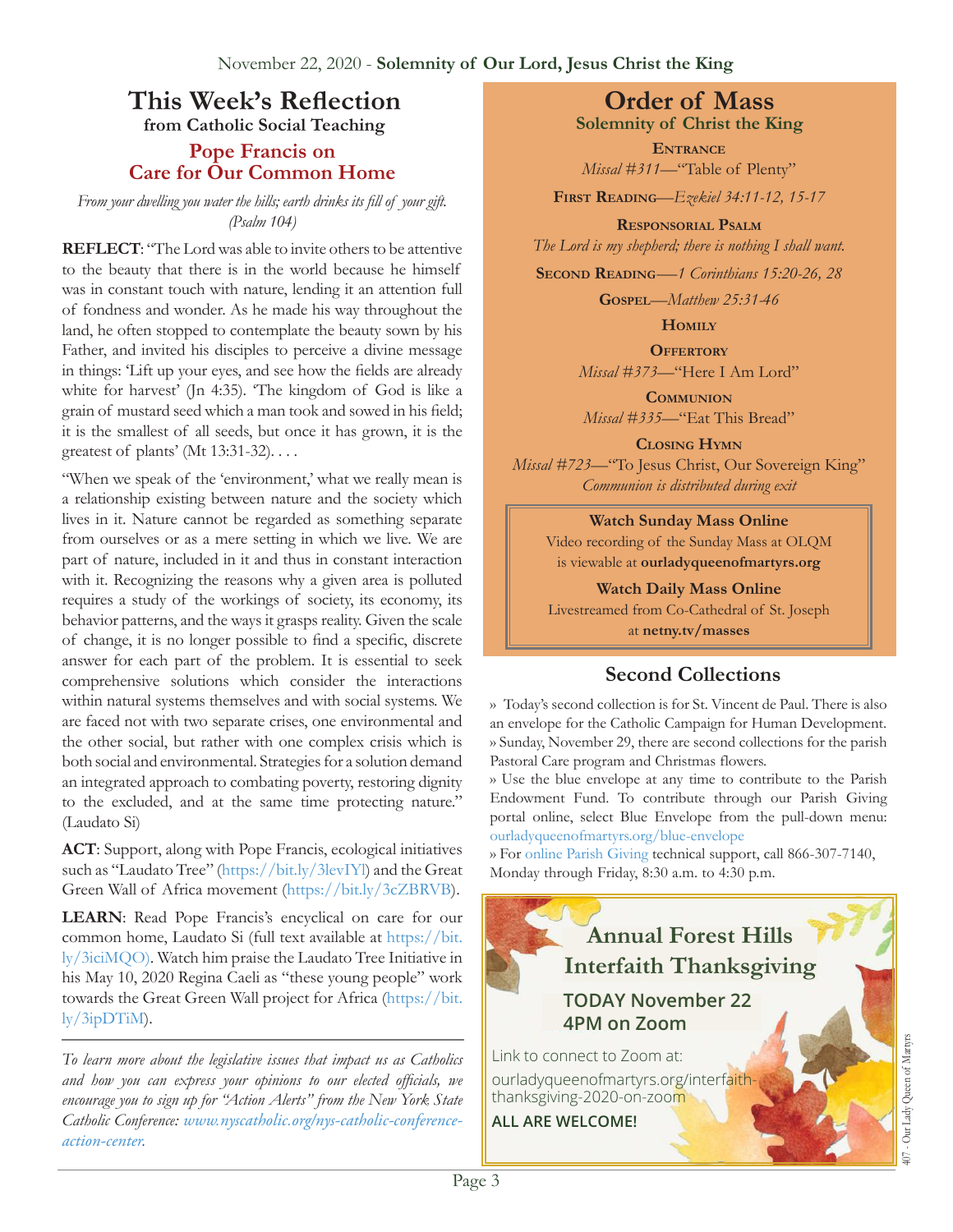

# Make plans to bring *CHRISTMAS JOY* to someone this season!

**TAKE A TAG** from the Christmas basket in church: **Nov. 28/29 SHOP** for a brand-new, age-appropriate gift for a boy or girl.\* **RETURN AN UNWRAPPED GIFT**: **Dec. 5/6 & Dec. 12/13**

\* For teens ages 13-18, consider gift cards to allow them to purchase what they need. (Gift cards must be new. Do not give partially used cards.)

**Instructions:** Leave your unwrapped gifts in church at the St. Joseph altar. If you need to drop off gifts during hours the church is closed, you may bring them to the rectory. Gift cards can be put in an envelope clearly marked "Giving Tree Gift" and left in the rectory mailbox. (We ask everyone not to leave gifts in the church vestibule because we are afraid they'll get stolen.) When returning gifts, remember to attach the original gift tag.

**If you are unable to come to church to take a tag, that's OK**—**you can still participate!** We encourage you to buy a gift for a child or youth and bring it, unwrapped, to the rectory by the deadline and following the instructions above. **Our goal is to collect as many gifts as possible for boys and girls before Dec. 14**, which is when Catholic Charities will pick them up to deliver in time for Christmas. **THANK YOU!**

# **ADVENT SEASON OF**

Join our Prayer Services at 3:15 PM in the Church

### **SUNDAY, DECEMBER 6 MR. JOSEPH TERRY**

Lecturer at Kingsborough College who completed his Sacraments of Initiation in our parish this year

#### **SUNDAY, DECEMBER 13 DEACON GREG KANDRA** Blogger, Author, OLQM Deacon

 **Services will be posted on our website**for those unable to attend

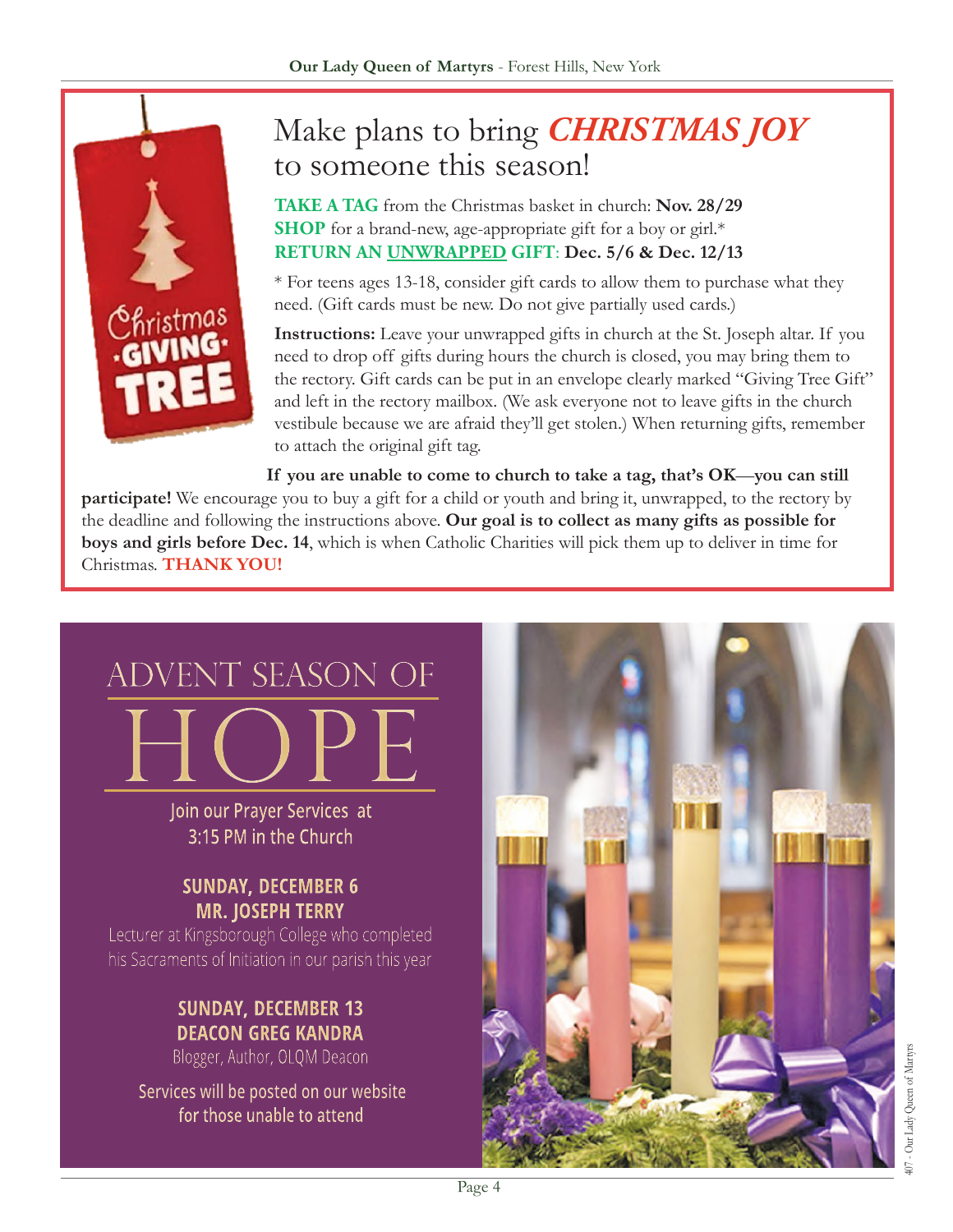

**Bereavement Support Can Help During the Holidays**

unable to attend

With the holidays approaching, if you are grieving the recent death of a loved one and feeling isolated, our parish support group can help. We HELP, CARE, and LISTEN to one another and work together through the hurt and grief. The support group is currently meeting on Zoom twice a month on the 1st and 3rd Mondays. Meetings are scheduled for **Dec. 7 and Dec. 21 at 7:30 p.m.**  Contact the group facilitator and Commissioned Lay Pastoral Leader Yorke Mizelle for more information. He can be reached by email at [ymizelle@gmail.com](mailto:ymizelle@gmail.com).

# **ANNOUNCED MASSES AVAILABLE**

**November 26** 

If you would like to schedule additional Mass intentions, we have openings in the 2021 Mass Book. To make arrangements and reserve an announced Mass, please call 718-268-6251 or stop by the rectory during office hours. Many dates are available for January and February 2021 and beyond. If a requested date is not available, a Mass at the closest date possible will be scheduled. Under the circumstances, we ask you to please wear your masks if visiting the rectory in person to make your request. Thank you.

**"I was hungry and you gave me to eat, I was thirsty and you gave me to drink."** Is Christ calling you to serve Him in others as a sister, brother, deacon, or priest? Contact the Vocation Office at 718-827-2454 or email: [vocations@diobrook.org](mailto:vocations@diobrook.org).

> **BY EMAIL** Rectory Office: rectoryolqm@aol.com Pastor's Office: pastorolqm@aol.com Administrator's Office: admn.olqm@yahoo.com Bulletin Subjects: olqmcomm@aol.com OLQM Catholic Academy info@olqmca.org Pastoral Care Office: dfport@gmail.com

Religious Education Office: olqmreled@gmail.com

RCIA Office: olqmrcia@gmail.com Deacon Greg Kandra: dcngreg@gmail.com Disabilities Advocate: disabilities.olqm@gmail.com

## **KFFPI INCREASED SUPPORT**

| November 15 |
|-------------|
| \$4,040.00  |
| 1,041.00    |
| 1,001.00    |
| 553.00      |
| 6,635.00    |
| 1,751.00    |
| 1,580.00    |
| 4,210.96    |
| 14,176.96   |
| 21,250.00   |
| (7,073.04)  |
|             |

*\** Amount needed weekly to meet church expenses. Totals do not reflect other income sources. Our goal is to cover parish expenses through higher first collections to ensure a fiscally sound position, without having to depend on less reliable income streams.

Please remember the Roman Catholic Church of Our Lady Queen of Martyrs in your will and estate planning. Contact Bishop Sanchez or Father Passenant at 718-268-6251.

# **Contact Us**

**BY TELEPHONE** Rectory Office: 718-268-6251

Emergency (last rites) 718-810-9788 (after office hours)

OLQM Catholic Academy: 718-263-2622

Religious Education Office: 718-263-0907

RCIA Office: 718-268-6251, ext. 27

OLQM Charity Outreach: 718-268-6251, ext. 43

**ONLINE** Website:

<www.ourladyqueenofmartyrs.org>

Facebook, Twitter and Instagram: @OLQMChurch

OLQM Catholic Academy: <www.olqmca.org>